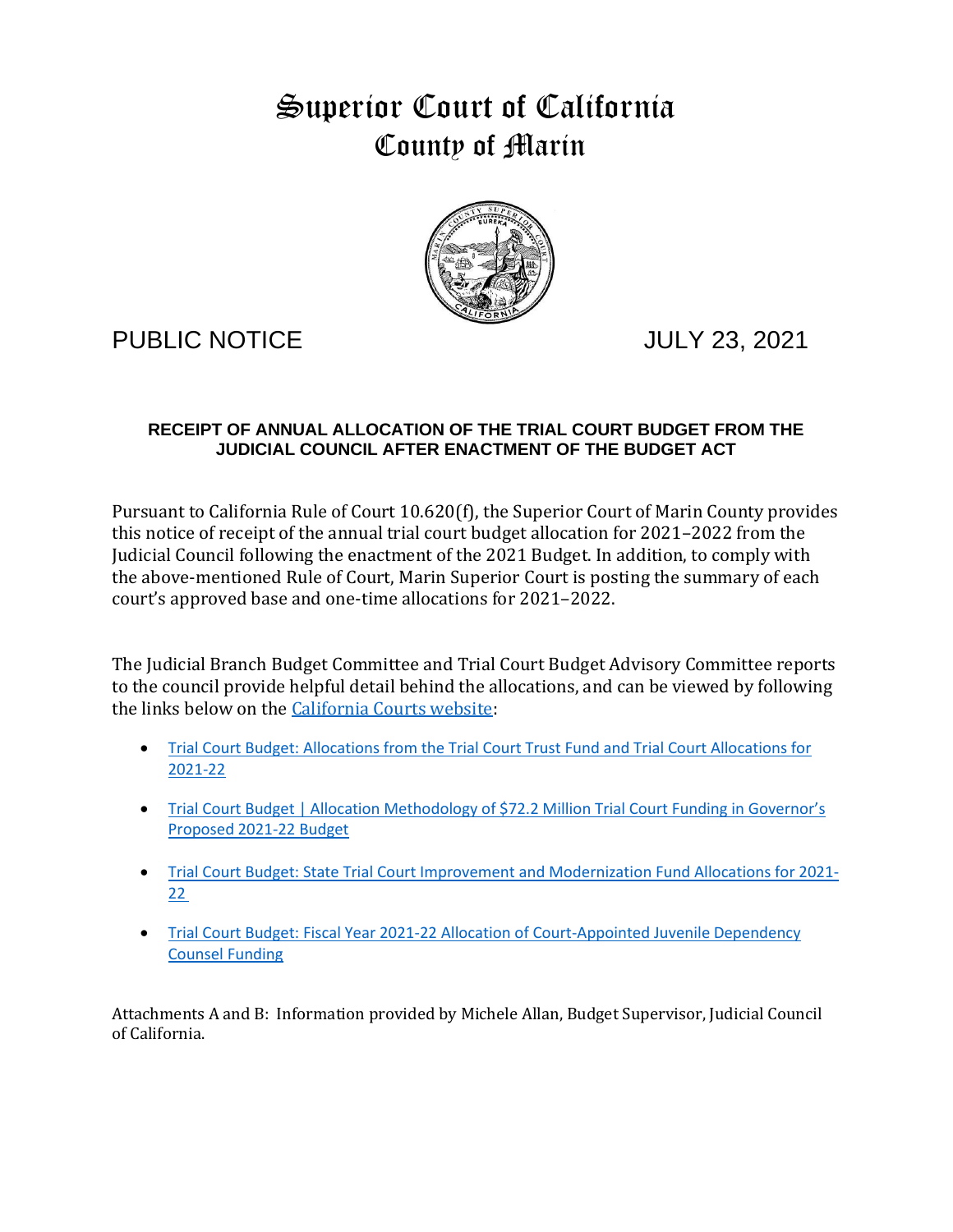#### **Attachment A**

|                                | 2020-21                                                                                              | 2020-21<br><b>ONGOING BASE</b><br><b>ADJUSTMENTS</b><br><b>General Ledger</b><br><b>Reduction for</b><br><b>Subordinate</b><br><b>Judicial Officer</b><br>(SJO) Conversion | 2020-21<br><b>Adjusted TCTF</b><br><b>Ongoing Base</b><br><b>Allocation</b> |                                                 | 2021-22 ONGOING BASE ALLOCATIONS                                                        |                                                                                         | OTHER ONE-TIME TCTF ALLOCATIONS               |                                         |                                    |                                                               |
|--------------------------------|------------------------------------------------------------------------------------------------------|----------------------------------------------------------------------------------------------------------------------------------------------------------------------------|-----------------------------------------------------------------------------|-------------------------------------------------|-----------------------------------------------------------------------------------------|-----------------------------------------------------------------------------------------|-----------------------------------------------|-----------------------------------------|------------------------------------|---------------------------------------------------------------|
|                                | <b>Ending</b><br><b>Trial Court Trust</b><br>Fund (TCTF)<br><b>Ongoing Base</b><br><b>Allocation</b> |                                                                                                                                                                            |                                                                             |                                                 | GL 812110                                                                               |                                                                                         | GL 812110                                     |                                         |                                    |                                                               |
| Court                          |                                                                                                      |                                                                                                                                                                            |                                                                             | 2021-22<br><b>Funding</b><br><b>Restoration</b> | 2021-22<br><b>Consumer Price</b><br><b>Index Funding of</b><br>\$72.2m<br>(3.7 Percent) | 2021-22<br>Non-<br>Interpreter<br><b>Benefit Cost</b><br>Change<br>Funding <sup>1</sup> | <b>Total</b><br>Ongoing<br><b>Allocations</b> | <b>Telephonic</b><br><b>Appearances</b> | Criminal<br>Justice<br>Realignment | <b>Total</b><br>One-Time<br><b>Base</b><br><b>Allocations</b> |
|                                | A                                                                                                    | B                                                                                                                                                                          | $C(A+B)$                                                                    | D                                               | E                                                                                       | F                                                                                       | G(D:F)                                        | н                                       |                                    | J(H:1)                                                        |
| Alameda                        | 68,629,107                                                                                           |                                                                                                                                                                            | 68,629,107                                                                  | 6,685,811                                       | 2,740,781                                                                               | 527,836                                                                                 | 9,954,428                                     |                                         | 181,356                            | 181,356                                                       |
| Alpine                         | 746,332                                                                                              |                                                                                                                                                                            | 746,332                                                                     |                                                 | 29,600                                                                                  | 7,332                                                                                   | 36,932                                        |                                         |                                    |                                                               |
| Amador<br><b>Butte</b>         | 3,104,387<br>10,805,408                                                                              |                                                                                                                                                                            | 3,104,387<br>10,805,408                                                     | 238,163<br>983,800                              | 125,601<br>407.515                                                                      | 196,600                                                                                 | 363,765<br>1,587,915                          | 5,790<br>15,210                         | 5,541<br>88,227                    | 11,331<br>103,437                                             |
| Calaveras                      | 2,495,136                                                                                            |                                                                                                                                                                            | 2,495,136                                                                   | 190,936                                         | 104,177                                                                                 | 68,833                                                                                  | 363,946                                       | 791                                     | 8,311                              | 9,102                                                         |
| Colusa                         | 1,881,570                                                                                            |                                                                                                                                                                            | 1,881,570                                                                   | 145,555                                         | 76,762                                                                                  | 7,823                                                                                   | 230,140                                       |                                         | 7,104                              | 7,104                                                         |
| Contra Costa                   | 35,938,897                                                                                           |                                                                                                                                                                            | 35,938,897                                                                  | 4,284,342                                       | 1,617,204                                                                               | 136,560                                                                                 | 6,038,106                                     |                                         | 99,735                             | 99,735                                                        |
| Del Norte                      | 2,787,677                                                                                            |                                                                                                                                                                            | 2,787,677                                                                   | 212,178                                         | 114,231                                                                                 | 35,963                                                                                  | 362,372                                       |                                         | 17,475                             | 17,475                                                        |
| El Dorado                      | 6,647,511                                                                                            |                                                                                                                                                                            | 6,647,511                                                                   | 729,777                                         | 276,749                                                                                 | 273,725                                                                                 | 1,280,251                                     | 24,418                                  | 42,409                             | 66,827                                                        |
| Fresno                         | 45,148,953                                                                                           |                                                                                                                                                                            | 45,148,953                                                                  | 4,665,024                                       | 1,912,141                                                                               | (1,018,189)                                                                             | 5,558,976                                     | 75,930                                  | 317,532                            | 393,462                                                       |
| Glenn<br>Humboldt              | 2,149,511                                                                                            |                                                                                                                                                                            | 2,149,511                                                                   | 174,415                                         | 91,982<br>253,201                                                                       | 47,625<br>95,807                                                                        | 314,023<br>940,016                            | 1,230                                   | 8,951<br>33,245                    | 10,181<br>45,495                                              |
| Imperial                       | 6,118,069<br>8,433,698                                                                               |                                                                                                                                                                            | 6,118,069<br>8,433,698                                                      | 591,009<br>781,315                              | 339,258                                                                                 | 93,425                                                                                  | 1,213,998                                     | 12,250<br>25,465                        | 21,950                             | 47,415                                                        |
| Inyo                           | 1,999,970                                                                                            |                                                                                                                                                                            | 1,999,970                                                                   | 141,161                                         | 77,016                                                                                  | 40,315                                                                                  | 258,492                                       | 1,395                                   | 6,180                              | 7,575                                                         |
| Kern                           | 46,294,564                                                                                           |                                                                                                                                                                            | 46,294,564                                                                  | 5,461,188                                       | 2,051,783                                                                               | 258,779                                                                                 | 7,771,750                                     | 38,700                                  | 334,794                            | 373,494                                                       |
| Kings                          | 7,272,324                                                                                            |                                                                                                                                                                            | 7,272,324                                                                   | 816,738                                         | 310,068                                                                                 | 69,237                                                                                  | 1,196,044                                     | 5,935                                   | 64,146                             | 70,081                                                        |
| Lake                           | 3,831,912                                                                                            |                                                                                                                                                                            | 3,831,912                                                                   | 308,102                                         | 141,055                                                                                 | 36,464                                                                                  | 485,621                                       |                                         | 13,213                             | 13,213                                                        |
| Lassen                         | 2,197,982                                                                                            |                                                                                                                                                                            | 2,197,982                                                                   | 145,343                                         | 85,747                                                                                  | 4,132                                                                                   | 235,222                                       | 4,241                                   | 5,967                              | 10,208                                                        |
| Los Angeles                    | 510,607,309                                                                                          | (187, 368)                                                                                                                                                                 | 510,419,941                                                                 | 43,390,940                                      | 19,865,278                                                                              | 13,253,699                                                                              | 76,509,918                                    |                                         | 3,169,356                          | 3,169,356                                                     |
| Madera                         | 7,449,985                                                                                            |                                                                                                                                                                            | 7,449,985                                                                   | 678,181<br>1,104,974                            | 310,485<br>468.848                                                                      | 125,153<br>94,481                                                                       | 1,113,819                                     | 42,540                                  | 40,064<br>23,229                   | 40,064                                                        |
| Marin<br>Mariposa              | 10,095,679<br>1.361.806                                                                              |                                                                                                                                                                            | 10,095,679<br>1,361,806                                                     | 106.723                                         | 56,283                                                                                  | 2,782                                                                                   | 1,668,303<br>165,789                          |                                         | 3,836                              | 65,769<br>3,836                                               |
| Mendocino                      | 5,536,452                                                                                            |                                                                                                                                                                            | 5,536,452                                                                   | 564,531                                         | 226,975                                                                                 | 198,956                                                                                 | 990,461                                       | 8,520                                   | 43,687                             | 52,207                                                        |
| Merced                         | 11,639,789                                                                                           |                                                                                                                                                                            | 11,639,789                                                                  | 1,148,453                                       | 486,354                                                                                 | 174,310                                                                                 | 1,809,117                                     | 13,095                                  | 77,785                             | 90,880                                                        |
| Modoc                          | 999,963                                                                                              |                                                                                                                                                                            | 999,963                                                                     | 76,380                                          | 40,562                                                                                  | 16,680                                                                                  | 133,622                                       | 776                                     | 2,557                              | 3,333                                                         |
| Mono                           | 1,832,481                                                                                            |                                                                                                                                                                            | 1,832,481                                                                   | 121,193                                         | 77,564                                                                                  | 21,833                                                                                  | 220,590                                       |                                         |                                    |                                                               |
| Monterey                       | 18,961,529                                                                                           |                                                                                                                                                                            | 18,961,529                                                                  | 1,751,272                                       | 746,974                                                                                 | 413,524                                                                                 | 2,911,769                                     |                                         | 44,540                             | 44,540                                                        |
| Napa                           | 6,878,176                                                                                            |                                                                                                                                                                            | 6,878,176                                                                   | 678,525                                         | 286,500                                                                                 | 101,005                                                                                 | 1,066,030                                     | 14,590                                  | 15,131                             | 29,721                                                        |
| Nevada                         | 5,006,724                                                                                            |                                                                                                                                                                            | 5,006,724                                                                   | 419,792                                         | 175,646                                                                                 | 124,535                                                                                 | 719,972                                       |                                         | 1,492                              | 1,492                                                         |
| Orange<br>Placer               | 123,832,674<br>16,168,461                                                                            |                                                                                                                                                                            | 123,832,674<br>16,168,461                                                   | 12,618,298<br>1,451,920                         | 5,284,984<br>664,719                                                                    | 2,603,277<br>496,013                                                                    | 20,506,559<br>2,612,652                       | 24,920                                  | 447,103<br>48,376                  | 447,103<br>73,296                                             |
| Plumas                         | 1,415,019                                                                                            |                                                                                                                                                                            | 1,415,019                                                                   | 109,565                                         | 57,782                                                                                  | 51,045                                                                                  | 218,392                                       | 2,448                                   | 6,819                              | 9,267                                                         |
| Riverside                      | 95,666,399                                                                                           |                                                                                                                                                                            | 95,666,399                                                                  | 10,551,328                                      | 4,031,449                                                                               | 2,448,841                                                                               | 17,031,617                                    |                                         | 927,024                            | 927,024                                                       |
| Sacramento                     | 76,912,578                                                                                           |                                                                                                                                                                            | 76,912,578                                                                  | 6,639,307                                       | 3,039,614                                                                               | 817,800                                                                                 | 10,496,721                                    | 43,920                                  | 232,502                            | 276,422                                                       |
| San Benito                     | 3,615,422                                                                                            |                                                                                                                                                                            | 3,615,422                                                                   | 266,273                                         | 140,426                                                                                 | 8,954                                                                                   | 415,653                                       |                                         | 14,065                             | 14,065                                                        |
| San Bernardino                 | 99,914,986                                                                                           |                                                                                                                                                                            | 99,914,986                                                                  | 8,337,791                                       | 3,817,215                                                                               | 1,805,540                                                                               | 13,960,546                                    | 239,760                                 | 1,024,628                          | 1,264,388                                                     |
| San Diego                      | 131,332,045                                                                                          |                                                                                                                                                                            | 131,332,045                                                                 | 13,475,333                                      | 5,388,217                                                                               | 1,872,129                                                                               | 20,735,679                                    |                                         | 243.584                            | 243,584                                                       |
| San Francisco                  | 45,671,933                                                                                           |                                                                                                                                                                            | 45,671,933                                                                  | 4,644,515                                       | 2,066,636                                                                               | 249,859                                                                                 | 6,961,010                                     | 17,515                                  | 82,047                             | 99,562                                                        |
| San Joaquin<br>San Luis Obispo | 34,818,510<br>13,297,252                                                                             |                                                                                                                                                                            | 34,818,510<br>13,297,252                                                    | 2,993,226<br>1,323,933                          | 1,370,361<br>548,477                                                                    | 630,921<br>223,398                                                                      | 4,994,508<br>2,095,808                        | 51,955<br>18,700                        | 78,850<br>78,211                   | 130,805<br>96,911                                             |
| San Mateo                      | 33,113,996                                                                                           |                                                                                                                                                                            | 33,113,996                                                                  | 3,467,858                                       | 1,377,392                                                                               | 304,691                                                                                 | 5,149,941                                     | 39,742                                  | 41,343                             | 81,086                                                        |
| Santa Barbara                  | 20,434,468                                                                                           |                                                                                                                                                                            | 20,434,468                                                                  | 2,016,123                                       | 852,937                                                                                 | 428,487                                                                                 | 3,297,547                                     | 44,719                                  | 30,688                             | 75,406                                                        |
| Santa Clara                    | 70,734,900                                                                                           |                                                                                                                                                                            | 70,734,900                                                                  | 6,790,995                                       | 2,826,584                                                                               | 88,398                                                                                  | 9,705,978                                     |                                         | 145,553                            | 145,553                                                       |
| Santa Cruz                     | 12,188,290                                                                                           |                                                                                                                                                                            | 12,188,290                                                                  | 1,185,108                                       | 491,666                                                                                 | 205,033                                                                                 | 1,881,807                                     | 21,904                                  | 29,196                             | 51,100                                                        |
| Shasta                         | 14,083,913                                                                                           |                                                                                                                                                                            | 14,083,913                                                                  | 1,079,724                                       | 448,069                                                                                 | 303,718                                                                                 | 1,831,512                                     | 9,190                                   | 88,653                             | 97,843                                                        |
| Sierra                         | 687,052                                                                                              |                                                                                                                                                                            | 687,052                                                                     |                                                 | 29,600                                                                                  | 45,290                                                                                  | 74,890                                        | 630                                     | 284                                | 914                                                           |
| Siskiyou                       | 2,834,282                                                                                            |                                                                                                                                                                            | 2.834.282                                                                   | 243,258                                         | 111,369                                                                                 | 91,465                                                                                  | 446,092                                       |                                         | 11,508                             | 11,508                                                        |
| Solano                         | 21,251,574                                                                                           |                                                                                                                                                                            | 21,251,574                                                                  | 2,087,235<br>2.370.189                          | 882,304                                                                                 | 507,109<br>521,975                                                                      | 3,476,648                                     | 42,765                                  | 149,602                            | 192,367                                                       |
| Sonoma<br>Stanislaus           | 21,683,239<br>22,732,786                                                                             |                                                                                                                                                                            | 21,683,239<br>22,732,786                                                    | 2,026,477                                       | 897,244<br>927,763                                                                      | 331,264                                                                                 | 3,789,409<br>3,285,504                        | 14,895                                  | 82,047<br>119,767                  | 96,942<br>119,767                                             |
| Sutter                         | 5,402,300                                                                                            |                                                                                                                                                                            | 5,402,300                                                                   | 490,944                                         | 224,765                                                                                 | 84,326                                                                                  | 800,035                                       | 2,795                                   | 16,836                             | 19,631                                                        |
| Tehama                         | 4,094,314                                                                                            |                                                                                                                                                                            | 4,094,314                                                                   | 447,518                                         | 169,890                                                                                 | 146,879                                                                                 | 764,287                                       | 1,340                                   | 26,639                             | 27,979                                                        |
| Trinity                        | 2,073,377                                                                                            |                                                                                                                                                                            | 2,073,377                                                                   | 118,716                                         | 62,608                                                                                  | 37,673                                                                                  | 218,997                                       | 400                                     | 3,978                              | 4,378                                                         |
| Tulare                         | 20,867,802                                                                                           |                                                                                                                                                                            | 20,867,802                                                                  | 1,868,438                                       | 855,410                                                                                 | 88,654                                                                                  | 2,812,503                                     | 12,890                                  | 82,473                             | 95,363                                                        |
| Tuolumne                       | 3,679,895                                                                                            |                                                                                                                                                                            | 3,679,895                                                                   | 358,244                                         | 140,455                                                                                 | 98,406                                                                                  | 597,105                                       | 6,280                                   | 11,508                             | 17,788                                                        |
| Ventura                        | 34,775,534                                                                                           |                                                                                                                                                                            | 34,775,534                                                                  | 2,958,113                                       | 1,354,286                                                                               | 23,204                                                                                  | 4,335,603                                     |                                         | 459,037                            | 459,037                                                       |
| Yolo                           | 11,325,590                                                                                           |                                                                                                                                                                            | 11,325,590                                                                  | 926,704                                         | 424,265                                                                                 | 111,427                                                                                 | 1,462,396                                     |                                         | 24,721                             | 24,721                                                        |
| Yuba                           | 4,715,422                                                                                            |                                                                                                                                                                            | 4,715,422                                                                   | 388,043                                         | 190,174                                                                                 | 134,553                                                                                 | 712,771                                       | 9,456                                   | 38,147                             | 47,603                                                        |
| Unallocated<br>Total           | 1,786,176,911                                                                                        | (187, 368)                                                                                                                                                                 | 1,785,989,543                                                               | 167,831,000                                     | 72,173,000                                                                              | 30,169,555                                                                              | 270,173,555                                   | 897,100                                 | 9,223,000                          | 10,120,100                                                    |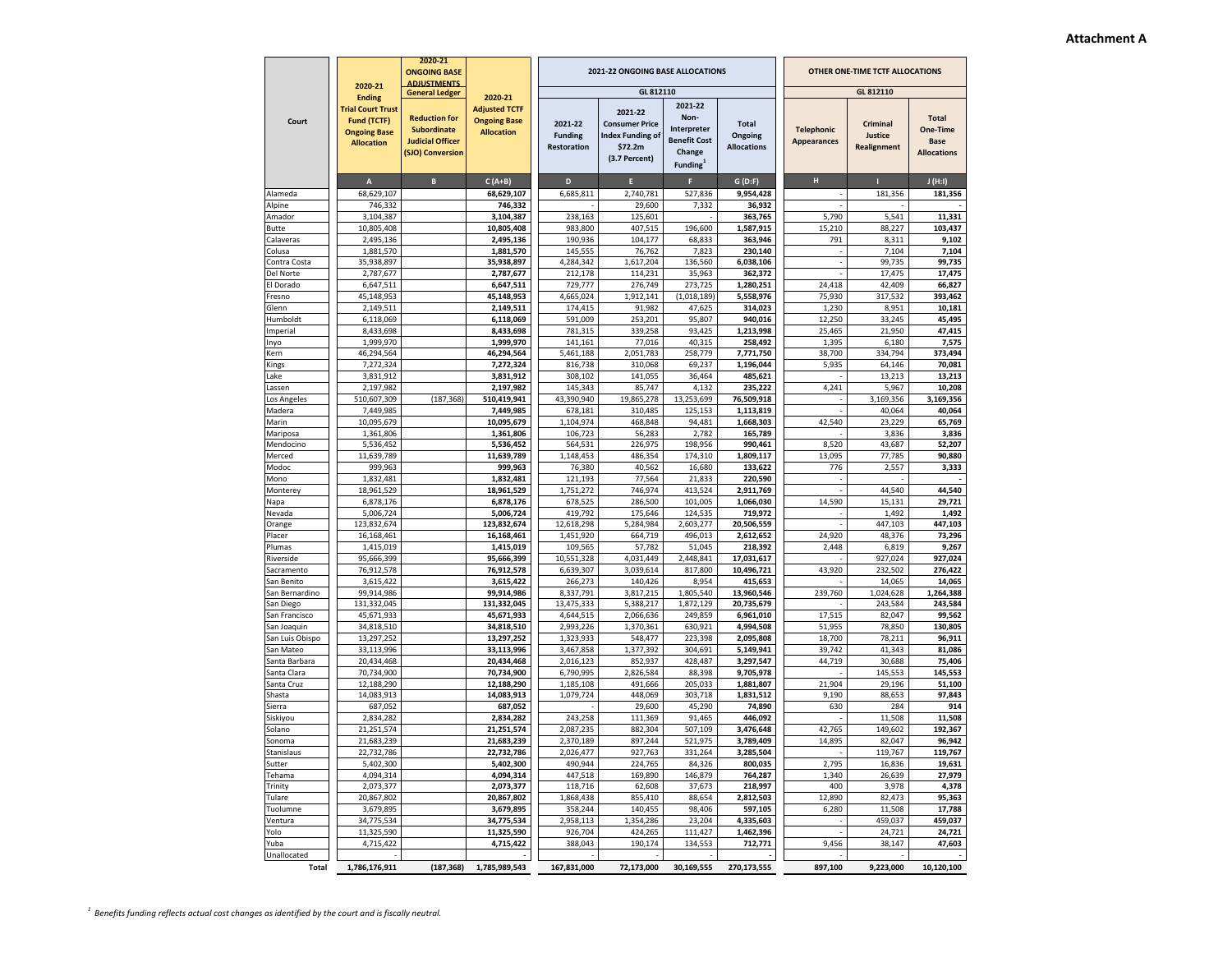## **Attachment A**

|                            | 2021-22 BASE ALLOCATION ADJUSTMENTS             |                                                |                                                                     |                                                                    |                                                                                       |                                                              |                                  |                                                                                                                    | 2021-22 OTHER NON-TCTF BASE<br><b>ALLOCATIONS</b> |                                        | 2021-22 NON-BASE ALLOCATIONS                  |                        |                                                                                 |                                             |                                         |
|----------------------------|-------------------------------------------------|------------------------------------------------|---------------------------------------------------------------------|--------------------------------------------------------------------|---------------------------------------------------------------------------------------|--------------------------------------------------------------|----------------------------------|--------------------------------------------------------------------------------------------------------------------|---------------------------------------------------|----------------------------------------|-----------------------------------------------|------------------------|---------------------------------------------------------------------------------|---------------------------------------------|-----------------------------------------|
|                            |                                                 |                                                |                                                                     | GL 812110                                                          |                                                                                       |                                                              | 2021-22<br><b>Total TCTF</b>     | GL 812110<br><b>Trial Court</b>                                                                                    | GL 816111                                         | 2021-22                                | GL 812167                                     | GL 832010<br>GL 832012 |                                                                                 |                                             | 2021-22                                 |
| Court                      | Floor<br><b>Allocation</b><br><b>Adjustment</b> | Floor<br><b>Reduction</b><br><b>Allocation</b> | <b>Reduction</b><br>for SJO<br><b>Conversion</b><br>(Annualization) | Supplemental<br>Funding (\$10m<br>Reserve)<br><b>Replenishment</b> | <b>One-Time</b><br><b>Reduction for</b><br><b>Fund Balance</b><br>Above the 3%<br>Cap | <b>Total Base</b><br><b>Allocation</b><br><b>Adjustments</b> | <b>Base</b><br><b>Allocation</b> | <b>Operations</b><br><b>Allocation Funded</b><br>from State Court<br><b>Facilities</b><br><b>Construction Fund</b> | <b>General Fund</b><br><b>Employee Benefits</b>   | <b>Total Base</b><br><b>Allocation</b> | 2%<br><b>Automation</b><br><b>Replacement</b> | Self-Help              | <b>Dependency</b><br>Counsel<br><b>Allocation</b><br>(\$156.7m with<br>Reserve) | <b>Total Non-Base</b><br><b>Allocations</b> | <b>Trial Court</b><br><b>Allocation</b> |
|                            | $\mathbf{K}$                                    |                                                | M                                                                   | N                                                                  | $\circ$                                                                               | P(K:O)                                                       | $Q(C+G+J+P)$                     | $\mathbf R$                                                                                                        | $\mathsf{s}$                                      | $T(Q+R:S)$                             | $\mathbf{U}$                                  | $\mathbf{v}$           | $\mathsf{w}$                                                                    | X(U:W)                                      | $Y(T+X)$                                |
| Alameda                    |                                                 | 4,556                                          |                                                                     |                                                                    |                                                                                       | 4,556                                                        | 78,769,447                       | 2,104,111                                                                                                          | 3,102,046                                         | 83,975,604                             | 424,792                                       | 1,009,970              | 3,147,652                                                                       | 4,582,415                                   | 88,558,018                              |
| Alpine                     | (84,989)                                        |                                                |                                                                     |                                                                    |                                                                                       | (84,989)                                                     | 698,275                          | 21,282                                                                                                             | 20,340                                            | 739,897                                | 2,034                                         | 34,675                 | 18,439                                                                          | 55,148                                      | 795,045                                 |
| Amador<br>Butte            |                                                 | 210<br>698                                     |                                                                     |                                                                    |                                                                                       | 210<br>698                                                   | 3,479,692<br>12,497,458          | 62,182<br>273,524                                                                                                  | 51,756<br>124,077                                 | 3,593,630<br>12,895,059                | 11,006<br>59,332                              | 56,263<br>163,674      | 120,600<br>820,194                                                              | 187,869<br>1,043,200                        | 3,781,498<br>13,938,259                 |
| Calaveras                  |                                                 | 171                                            |                                                                     |                                                                    |                                                                                       | 171                                                          | 2,868,355                        | 58,645                                                                                                             | 50,506                                            | 2,977,506                              | 18,652                                        | 60,407                 | 177,664                                                                         | 256,724                                     | 3,234,230                               |
| Colusa                     |                                                 | 130                                            |                                                                     |                                                                    |                                                                                       | 130                                                          | 2,118,944                        | 48,701                                                                                                             | 24,773                                            | 2,192,418                              | 13,708                                        | 46,905                 | 105,906                                                                         | 166,518                                     | 2,358,936                               |
| Contra Costa               |                                                 | 2,780                                          |                                                                     |                                                                    |                                                                                       | 2,780                                                        | 42,079,517                       | 1,132,213                                                                                                          | 1,396,191                                         | 44,607,921                             | 218,186                                       | 709,092                | 2,508,943                                                                       | 3,436,221                                   | 48,044,143                              |
| Del Norte<br>El Dorado     |                                                 | 192<br>491                                     |                                                                     |                                                                    |                                                                                       | 192<br>491                                                   | 3,167,715<br>7,995,079           | 69,702<br>186,535                                                                                                  | 94,130<br>213,120                                 | 3,331,547<br>8,394,734                 | 11,208<br>54,374                              | 49,989<br>145,931      | 214,730<br>544,524                                                              | 275,928<br>744,829                          | 3,607,475<br>9,139,563                  |
| resno                      |                                                 | 3,220                                          |                                                                     |                                                                    |                                                                                       | 3,220                                                        | 51,104,611                       | 1,211,523                                                                                                          | 3,340,363                                         | 55,656,497                             | 181,080                                       | 629,073                | 3,501,135                                                                       | 4,311,288                                   | 59,967,785                              |
| Glenn                      |                                                 | 154                                            |                                                                     |                                                                    |                                                                                       | 154                                                          | 2,473,868                        | 52,813                                                                                                             | 54,665                                            | 2,581,346                              | 19,264                                        | 51,045                 | 155,007                                                                         | 225,316                                     | 2,806,662                               |
| Humboldt                   |                                                 | 436                                            |                                                                     |                                                                    |                                                                                       | 436                                                          | 7,104,016                        | 172,432                                                                                                            | 73,084                                            | 7,349,532                              | 48,160                                        | 112,977                | 670,552                                                                         | 831,689                                     | 8,181,221                               |
| Imperial                   |                                                 | 577                                            |                                                                     |                                                                    |                                                                                       | 577                                                          | 9,695,688                        | 237,510                                                                                                            | 125,539                                           | 10,058,737                             | 67,678                                        | 145,188                | 629,417                                                                         | 842,283                                     | 10,901,020                              |
| nyo<br>Kern                |                                                 | 129<br>3,454                                   |                                                                     |                                                                    |                                                                                       | 129<br>3,454                                                 | 2,266,166<br>54,443,263          | 57,003<br>1,122,339                                                                                                | 75,586<br>3,544,268                               | 2,398,755<br>59,109,870                | 30,402<br>277,328                             | 44,882<br>568,760      | 41,562<br>2,601,013                                                             | 116,846<br>3,447,101                        | 2,515,601<br>62,556,971                 |
| <b>Kings</b>               |                                                 | 528                                            |                                                                     |                                                                    |                                                                                       | 528                                                          | 8,538,976                        | 185,312                                                                                                            | 45,118                                            | 8,769,406                              | 57,026                                        | 123,584                | 653,937                                                                         | 834,547                                     | 9,603,954                               |
| Lake                       |                                                 | 236                                            |                                                                     |                                                                    |                                                                                       | 236                                                          | 4,330,981                        | 93,356                                                                                                             | 9,123                                             | 4,433,460                              | 20,328                                        | 71,903                 | 280,183                                                                         | 372,413                                     | 4,805,874                               |
| assen                      |                                                 | 140                                            |                                                                     |                                                                    |                                                                                       | 140                                                          | 2,443,553                        | 65,929                                                                                                             | 7,839                                             | 2,517,321                              | 20,156                                        | 51,546                 | 127,216                                                                         | 198,917                                     | 2,716,238                               |
| os Angeles                 |                                                 | 33,768                                         | (43, 825)                                                           |                                                                    |                                                                                       | (10, 057)                                                    | 590,089,158                      | 14,700,731                                                                                                         | 18,887,968                                        | 623,677,857                            | 3,144,530                                     | 6,028,083              | 77,534,030                                                                      | 86,706,644                                  | 710,384,501                             |
| Madera                     |                                                 | 523<br>769                                     |                                                                     |                                                                    |                                                                                       | 523<br>769                                                   | 8,604,392<br>11,830,520          | 200,598<br>337,855                                                                                                 | 384,825<br>644,511                                | 9,189,815<br>12,812,886                | 52,502<br>114,766                             | 127,019<br>187,724     | 604,943<br>288,497                                                              | 784,464<br>590,987                          | 9,974,279<br>13,403,873                 |
| Marin<br>Mariposa          |                                                 | 90                                             |                                                                     |                                                                    |                                                                                       | 90                                                           | 1,531,521                        | 33,001                                                                                                             | 22,301                                            | 1,586,823                              | 3,904                                         | 44,591                 | 56,454                                                                          | 104,949                                     | 1,691,772                               |
| Mendocino                  |                                                 | 388                                            |                                                                     |                                                                    |                                                                                       | 388                                                          | 6,579,509                        | 139,029                                                                                                            | 311,771                                           | 7,030,309                              | 30,068                                        | 85,968                 | 497,583                                                                         | 613,619                                     | 7,643,928                               |
| Merced                     |                                                 | 831                                            |                                                                     |                                                                    |                                                                                       | 831                                                          | 13,540,616                       | 312,868                                                                                                            | 774,827                                           | 14,628,311                             | 55,652                                        | 199,206                | 838,123                                                                         | 1,092,981                                   | 15,721,292                              |
| Modoc                      |                                                 | 70                                             |                                                                     |                                                                    |                                                                                       | 70                                                           | 1,136,989                        | 26,220                                                                                                             | 31,967                                            | 1,195,176                              | 6,134                                         | 39,618                 | 49,682                                                                          | 95,434                                      | 1,290,610                               |
| Mono                       |                                                 | 129                                            |                                                                     |                                                                    |                                                                                       | 129                                                          | 2,053,199                        | 43,038                                                                                                             | 85,641                                            | 2,181,878                              | 12,446                                        | 41,983                 | 17,288                                                                          | 71,717                                      | 2,253,596                               |
| Monterey                   |                                                 | 1,266<br>483                                   |                                                                     |                                                                    |                                                                                       | 1,266<br>483                                                 | 21,919,103                       | 472,462<br>199,584                                                                                                 | 277,496<br>309,795                                | 22,669,061                             | 183,464<br>30,550                             | 293,559<br>116,203     | 693,758<br>409,092                                                              | 1,170,781                                   | 23,839,842<br>9,039,633                 |
| Napa<br>Nevada             |                                                 | 304                                            |                                                                     |                                                                    |                                                                                       | 304                                                          | 7,974,410<br>5,728,491           | 139,614                                                                                                            | 95,495                                            | 8,483,789<br>5,963,600                 | 49,946                                        | 91,807                 | 185,041                                                                         | 555,845<br>326,794                          | 6,290,394                               |
| Orange                     |                                                 | 8,856                                          |                                                                     |                                                                    |                                                                                       | 8,856                                                        | 144,795,191                      | 3,891,207                                                                                                          | 6,929,920                                         | 155,616,318                            | 923,882                                       | 1,915,141              | 7,133,644                                                                       | 9,972,667                                   | 165,588,985                             |
| Placer                     |                                                 | 1,122                                          |                                                                     |                                                                    |                                                                                       | 1,122                                                        | 18,855,531                       | 410,174                                                                                                            | 634,796                                           | 19,900,501                             | 77,378                                        | 266,252                | 584,714                                                                         | 928,345                                     | 20,828,846                              |
| Plumas                     |                                                 | 97                                             |                                                                     |                                                                    |                                                                                       | 97                                                           | 1,642,776                        | 36,529                                                                                                             | 14,929                                            | 1,694,234                              | 9,206                                         | 45,284                 | 154.059                                                                         | 208,549                                     | 1,902,782                               |
| Riverside                  |                                                 | 6,866                                          |                                                                     |                                                                    |                                                                                       | 6,866                                                        | 113,631,907                      | 2,296,005                                                                                                          | 923,656                                           | 116,851,568                            | 532,226                                       | 1,458,505              | 6,956,926                                                                       | 8,947,657                                   | 125,799,225                             |
| Sacramento<br>San Benito   |                                                 | 5,059<br>239                                   |                                                                     |                                                                    |                                                                                       | 5,059<br>239                                                 | 87,690,780<br>4,045,379          | 2,090,813<br>70,059                                                                                                | 3,560,591<br>34,642                               | 93,342,184<br>4,150,080                | 340,254<br>14,700                             | 937,891<br>69,472      | 4,624,814<br>93,328                                                             | 5,902,959<br>177,500                        | 99,245,143<br>4,327,580                 |
| San Bernardino             |                                                 | 6,370                                          |                                                                     |                                                                    |                                                                                       | 6,370                                                        | 115,146,289                      | 2,569,673                                                                                                          | 1,264,732                                         | 118,980,694                            | 435,474                                       | 1,311,982              | 12,346,734                                                                      | 14,094,190                                  | 133,074,884                             |
| San Diego                  |                                                 | 9,129                                          |                                                                     |                                                                    |                                                                                       | 9,129                                                        | 152,320,436                      | 3,882,649                                                                                                          | 2,853,598                                         | 159,056,683                            | 718,442                                       | 1,992,172              | 5,038,225                                                                       | 7,748,838                                   | 166,805,521                             |
| San Francisco              |                                                 | 3,505                                          |                                                                     |                                                                    |                                                                                       | 3,505                                                        | 52,736,010                       | 1,531,727                                                                                                          | 5,487,134                                         | 59,754,871                             | 272,528                                       | 554,282                | 2,511,503                                                                       | 3,338,313                                   | 63,093,184                              |
| San Joaquin                |                                                 | 2,292                                          |                                                                     |                                                                    |                                                                                       | 2,292                                                        | 39,946,116                       | 859,541                                                                                                            | 1,245,356                                         | 42,051,013                             | 201,698                                       | 483,455                | 2,543,858                                                                       | 3,229,011                                   | 45,280,023                              |
| San Luis Obispo            |                                                 | 905                                            |                                                                     |                                                                    |                                                                                       | 905                                                          | 15,490,875                       | 376,713                                                                                                            | 298,957                                           | 16,166,545                             | 130,020                                       | 197,513                | 750,025                                                                         | 1,077,559                                   | 17,244,104                              |
| San Mateo<br>Santa Barbara |                                                 | 2,336<br>1,445                                 |                                                                     |                                                                    |                                                                                       | 2,336<br>1,445                                               | 38,347,359<br>23.808.866         | 932,577<br>569,017                                                                                                 | 2,411,112<br>1,597,661                            | 41,691,048<br>25,975,544               | 329,518<br>162,858                            | 487,187<br>299,425     | 779,430<br>949,407                                                              | 1,596,136<br>1,411,690                      | 43,287,184<br>27,387,234                |
| Santa Clara                |                                                 | 4,718                                          |                                                                     |                                                                    |                                                                                       | 4,718                                                        | 80,591,149                       | 2,129,236                                                                                                          | 2,309,466                                         | 85,029,851                             | 452,782                                       | 1,180,269              | 3,222,160                                                                       | 4,855,211                                   | 89,885,062                              |
| Santa Cruz                 |                                                 | 848                                            |                                                                     |                                                                    |                                                                                       | 848                                                          | 14,122,046                       | 321,970                                                                                                            | 203,558                                           | 14,647,574                             | 113,210                                       | 194,628                | 494,476                                                                         | 802,313                                     | 15,449,887                              |
| Shasta                     |                                                 | 774                                            |                                                                     |                                                                    |                                                                                       | 774                                                          | 16,014,042                       | 337,674                                                                                                            | 262,221                                           | 16,613,937                             | 44,394                                        | 138,439                | 634,886                                                                         | 817,719                                     | 17,431,656                              |
| Sierra                     | (36, 741)                                       |                                                |                                                                     |                                                                    |                                                                                       | (36, 741)                                                    | 726,115                          | 21,571                                                                                                             | 9,616                                             | 757,302                                | 1,830                                         | 35,878                 | 13,759                                                                          | 51,466                                      | 808,768                                 |
| Siskiyou                   |                                                 | 189<br>1,507                                   |                                                                     |                                                                    |                                                                                       | 189<br>1,507                                                 | 3,292,071<br>24,922,097          | 85,800                                                                                                             | 91,038<br>353,778                                 | 3,468,909                              | 37,000<br>119,364                             | 60,087                 | 245,373                                                                         | 342,461                                     | 3,811,370<br>27,143,694                 |
| Solano<br>Sonoma           |                                                 | 1,483                                          |                                                                     |                                                                    |                                                                                       | 1,483                                                        | 25,571,072                       | 559,362<br>643,923                                                                                                 | 1,172,049                                         | 25,835,237<br>27,387,044               | 119,004                                       | 291,897<br>326,183     | 897,196<br>1,398,682                                                            | 1,308,457<br>1,843,869                      | 29,230,913                              |
| Stanislaus                 |                                                 | 1,561                                          |                                                                     |                                                                    |                                                                                       | 1,561                                                        | 26.139.618                       | 540,457                                                                                                            | 1,305,229                                         | 27,985,304                             | 88,718                                        | 360,402                | 1,374,185                                                                       | 1,823,305                                   | 29,808,609                              |
| Sutter                     |                                                 | 371                                            |                                                                     |                                                                    |                                                                                       | 371                                                          | 6,222,337                        | 127,407                                                                                                            | 159,761                                           | 6,509,505                              | 37,382                                        | 91,672                 | 341,311                                                                         | 470,365                                     | 6,979,870                               |
| Tehama                     |                                                 | 300                                            |                                                                     |                                                                    |                                                                                       | 300                                                          | 4,886,880                        | 98,606                                                                                                             | 108,184                                           | 5,093,670                              | 28,100                                        | 71,778                 | 275,788                                                                         | 375,666                                     | 5,469,336                               |
| Trinity                    |                                                 | 105                                            |                                                                     |                                                                    |                                                                                       | 105                                                          | 2,296,857                        | 47,850                                                                                                             | 53,679                                            | 2,398,386                              | 7,648                                         | 41,977                 | 93,829                                                                          | 143,454                                     | 2,541,841                               |
| Tulare                     |                                                 | 1,411<br>245                                   |                                                                     |                                                                    |                                                                                       | 1,411<br>245                                                 | 23,777,079                       | 457,506<br>85,983                                                                                                  | 33,744<br>50,352                                  | 24,268,329                             | 204,932                                       | 314,070                | 2,146,523                                                                       | 2,665,524                                   | 26,933,853<br>4,832,108                 |
| Tuolumne<br>Ventura        |                                                 | 2,245                                          |                                                                     |                                                                    |                                                                                       | 2,245                                                        | 4,295,032<br>39,572,417          | 914,809                                                                                                            | 968,752                                           | 4,431,367<br>41,455,978                | 16,642<br>205,304                             | 66,058<br>533,382      | 318,041<br>1,636,845                                                            | 400,741<br>2,375,530                        | 43,831,508                              |
| Yolo                       |                                                 | 707                                            |                                                                     |                                                                    |                                                                                       | 707                                                          | 12,813,413                       | 245,500                                                                                                            | 210,076                                           | 13,268,989                             | 48,556                                        | 163,904                | 1,192,470                                                                       | 1,404,930                                   | 14,673,920                              |
| Yuba                       |                                                 | 324                                            |                                                                     |                                                                    |                                                                                       | 324                                                          | 5,476,120                        | 105,550                                                                                                            | 90,867                                            | 5,672,537                              | 15,788                                        | 79,190                 | 354,645                                                                         | 449,623                                     | 6,122,160                               |
| Unallocated                |                                                 |                                                |                                                                     |                                                                    |                                                                                       |                                                              |                                  |                                                                                                                    |                                                   |                                        |                                               |                        | 100,000                                                                         | 100,000                                     | 100,000                                 |
| Total                      | (121, 730)                                      | 121,730                                        | (43, 825)                                                           |                                                                    |                                                                                       | (43, 825)                                                    | 2,066,239,373                    | 50,000,000                                                                                                         | 68,818,575                                        | 2,185,057,948                          | 10,907,514                                    | 25,300,000             | 156,700,000                                                                     | 192,907,514                                 | 2,377,965,462                           |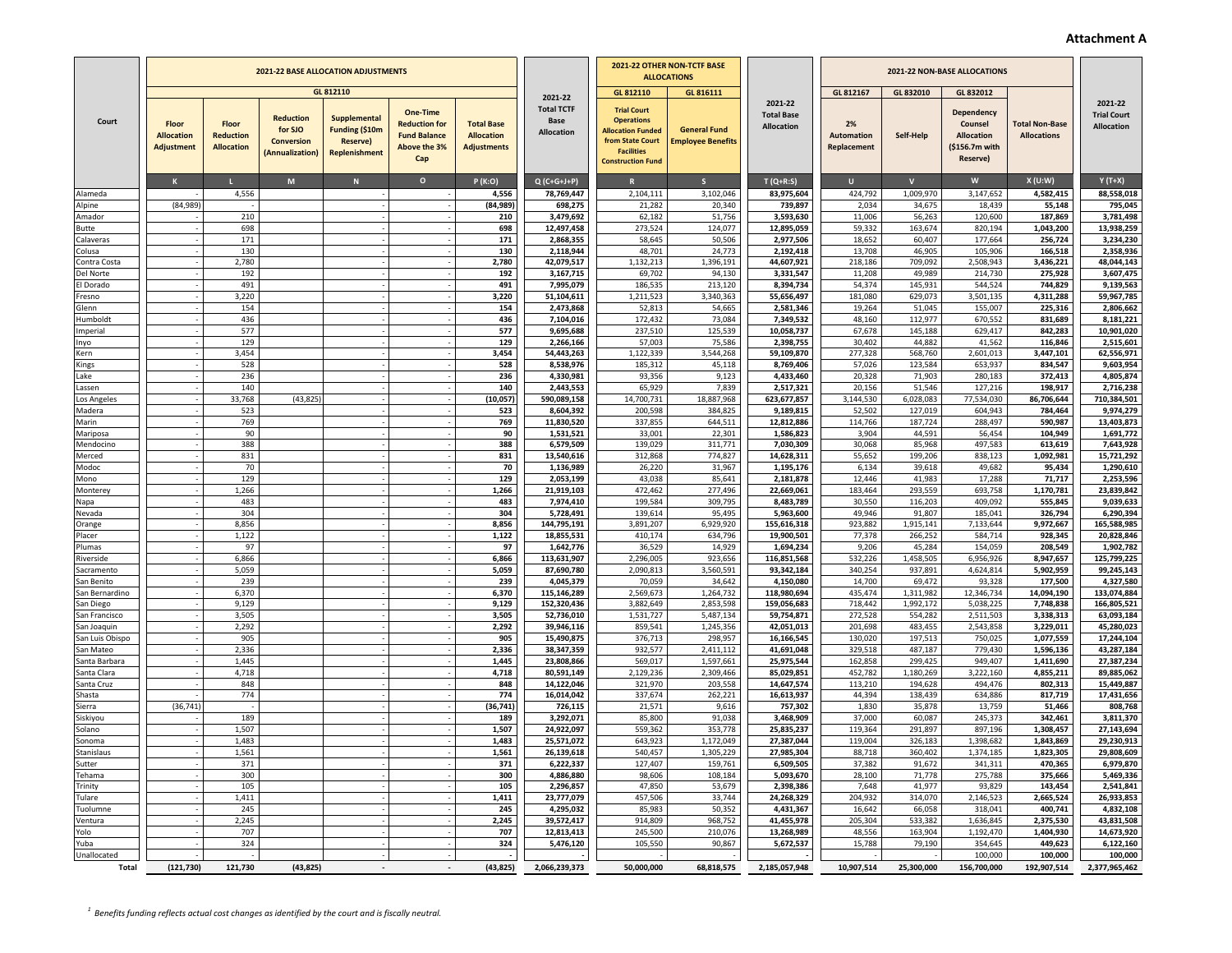|                              | 2020-21<br><b>Adjusted Trial</b>                                       | <b>Trial Court</b><br><b>Operations</b><br><b>Allocation</b>                              | <b>General Fund</b>                | <b>Total Adjusted</b>                  | 2020-21 NON-BASE ADJUSTMENTS USED TO<br>2020-21 BASE ADJUSTMENTS USED TO<br><b>CALCULATE WORKLOAD ALLOCATION</b><br><b>CALCULATE WORKLOAD ALLOCATION</b> |                                     |                           |                                    |                                                               |                                                                       |
|------------------------------|------------------------------------------------------------------------|-------------------------------------------------------------------------------------------|------------------------------------|----------------------------------------|----------------------------------------------------------------------------------------------------------------------------------------------------------|-------------------------------------|---------------------------|------------------------------------|---------------------------------------------------------------|-----------------------------------------------------------------------|
| Court                        | <b>Court Trust Fund</b><br>(TCTF) Ongoing<br><b>Base</b><br>Allocation | <b>Funded from the</b><br><b>Immediate and</b><br><b>Critical Needs</b><br><b>Account</b> | <b>Employee</b><br><b>Benefits</b> | <b>Total Base</b><br><b>Allocation</b> | <b>Automated</b><br>Recordkeeping<br>& Micrographics                                                                                                     | <b>2% Automation</b><br>Replacement | Self-Help                 | <b>Security Base</b><br>Adjustment | Subordinate<br><b>Judicial Officer</b><br>(SJO)<br>Adjustment | <b>Total Workload</b><br><b>Formula Related</b><br><b>Adjustments</b> |
| Alameda                      | A<br>68,629,107                                                        | $\overline{B}$<br>2,104,111                                                               | $\mathsf{C}$<br>3,102,046          | D(A:C)<br>73,835,264                   | F<br>104,653                                                                                                                                             | F<br>424,792                        | $\mathsf{G}$<br>1,009,970 | H<br>(3, 317, 864)                 | (2, 233, 064)                                                 | J(E:1)<br>(4,011,512)                                                 |
| Alpine                       | 746,332                                                                | 21,282                                                                                    | 20,340                             | 787,954                                | 20                                                                                                                                                       | 2,034                               | 34,675                    |                                    |                                                               | 36,729                                                                |
| Amador                       | 3,104,387                                                              | 62,182                                                                                    | 51,756                             | 3,218,325                              | 750                                                                                                                                                      | 11,006                              | 56,263                    |                                    | (124, 455)                                                    | (56, 436)                                                             |
| <b>Butte</b>                 | 10,805,408                                                             | 273,524                                                                                   | 124,077                            | 11,203,009                             | 14,307                                                                                                                                                   | 59,332                              | 163,674                   | (487, 716)                         | (394, 198)                                                    | (644.601)                                                             |
| Calaveras                    | 2,495,136                                                              | 58,645<br>48,701                                                                          | 50,506<br>24,773                   | 2,604,287                              | 952<br>376                                                                                                                                               | 18,652                              | 60,407                    |                                    |                                                               | 80,011                                                                |
| Colusa<br>Contra Costa       | 1,881,570<br>35,938,897                                                | 1,132,213                                                                                 | 1,396,191                          | 1,955,044<br>38,467,301                | 74,099                                                                                                                                                   | 13,708<br>218,186                   | 46,905<br>709,092         | ÷,                                 | (787, 957)                                                    | 60,989<br>213,420                                                     |
| Del Norte                    | 2,787,677                                                              | 69,702                                                                                    | 94,130                             | 2,951,509                              | 486                                                                                                                                                      | 11,208                              | 49,989                    |                                    |                                                               | 61,683                                                                |
| El Dorado                    | 6,647,511                                                              | 186,535                                                                                   | 213,120                            | 7,047,166                              | 3,776                                                                                                                                                    | 54,374                              | 145,931                   |                                    | (25, 339)                                                     | 178,742                                                               |
| Fresno                       | 45,148,953                                                             | 1,211,523                                                                                 | 3,340,363                          | 49,700,839                             | 69,829                                                                                                                                                   | 181,080                             | 629,073                   |                                    | (1, 192, 382)                                                 | (312, 400)                                                            |
| Glenn                        | 2,149,511                                                              | 52,813                                                                                    | 54,665                             | 2,256,989                              | 496                                                                                                                                                      | 19,264                              | 51,045                    | (10, 210)                          |                                                               | 60,595                                                                |
| Humboldt<br>Imperial         | 6,118,069<br>8,433,698                                                 | 172,432<br>237,510                                                                        | 73,084<br>125,539                  | 6,363,585<br>8,796,747                 | 7,779<br>9,649                                                                                                                                           | 48,160<br>67,678                    | 112,977<br>145,188        | (175, 189)<br>(438,995)            | (215, 802)<br>(170, 987)                                      | (222, 075)<br>(387, 467)                                              |
| Inyo                         | 1,999,970                                                              | 57,003                                                                                    | 75,586                             | 2,132,559                              | 239                                                                                                                                                      | 30,402                              | 44,882                    | (194, 877)                         | (46, 063)                                                     | (165, 417)                                                            |
| Kern                         | 46,294,564                                                             | 1,122,339                                                                                 | 3,544,268                          | 50,961,171                             | 67,074                                                                                                                                                   | 277,328                             | 568,760                   | (68, 454)                          | (2,067,506)                                                   | (1,222,799)                                                           |
| Kings                        | 7,272,324                                                              | 185,312                                                                                   | 45,118                             | 7,502,754                              | 8,509                                                                                                                                                    | 57,026                              | 123,584                   | (440,497                           | (198, 908)                                                    | (450.286)                                                             |
| Lake                         | 3,831,912                                                              | 93,356                                                                                    | 9,123                              | 3,934,391                              | 1,474                                                                                                                                                    | 20,328                              | 71,903                    | (205, 146)                         | (71, 511)                                                     | (182, 952)                                                            |
| assen<br>Los Angeles         | 2,197,982                                                              | 65,929                                                                                    | 7,839                              | 2,271,750<br>544,008,640               | 472<br>1.003.105                                                                                                                                         | 20,156<br>3,144,530                 | 51,546<br>6,028,083       | (306,775)<br>(14,923,924)          | (8, 471)                                                      | (243, 072)                                                            |
| Madera                       | 510,419,941<br>7,449,985                                               | 14,700,731<br>200,598                                                                     | 18,887,968<br>384,825              | 8,035,408                              | 2,990                                                                                                                                                    | 52,502                              | 127,019                   | (398, 201)                         | (19, 243, 472)                                                | (23,991,677)<br>(215, 690)                                            |
| Marin                        | 10,095,679                                                             | 337,855                                                                                   | 644,511                            | 11,078,045                             | 15,590                                                                                                                                                   | 114,766                             | 187,724                   | (10, 049)                          | (70, 847)                                                     | 237,184                                                               |
| Mariposa                     | 1,361,806                                                              | 33,001                                                                                    | 22,301                             | 1,417,108                              | 346                                                                                                                                                      | 3,904                               | 44,591                    |                                    | (39,047)                                                      | 9,795                                                                 |
| Mendocino                    | 5,536,452                                                              | 139,029                                                                                   | 311,771                            | 5,987,252                              | 5,161                                                                                                                                                    | 30,068                              | 85,968                    | (312, 531)                         |                                                               | (191, 334)                                                            |
| Merced                       | 11,639,789                                                             | 312,868                                                                                   | 774,827                            | 12,727,484                             | 15,495                                                                                                                                                   | 55,652                              | 199,206                   |                                    | (319, 300)                                                    | (48, 947)                                                             |
| Modoc                        | 999,963<br>1,832,481                                                   | 26,220<br>43,038                                                                          | 31,967<br>85,641                   | 1,058,150<br>1,961,160                 | 303<br>195                                                                                                                                               | 6,134<br>12,446                     | 39,618<br>41,983          | (824)<br>(25, 220)                 | (26,070)                                                      | 45,232<br>3,335                                                       |
| Mono<br>Monterey             | 18,961,529                                                             | 472,462                                                                                   | 277,496                            | 19,711,487                             | 21,708                                                                                                                                                   | 183,464                             | 293,559                   | (908, 310)                         | (375, 735)                                                    | (785, 314)                                                            |
| Napa                         | 6,878,176                                                              | 199,584                                                                                   | 309,795                            | 7,387,555                              | 2,938                                                                                                                                                    | 30,550                              | 116,203                   | (308, 567)                         | (187, 388)                                                    | (346, 264)                                                            |
| Nevada                       | 5,006,724                                                              | 139,614                                                                                   | 95,495                             | 5,241,833                              | 5,403                                                                                                                                                    | 49,946                              | 91,807                    | (452, 517)                         | (374, 175)                                                    | (679, 536)                                                            |
| Orange                       | 123,832,674                                                            | 3,891,207                                                                                 | 6,929,920                          | 134,653,801                            | 266,025                                                                                                                                                  | 923,882                             | 1,915,141                 | (2,854,158)                        | (3,898,770)                                                   | (3,647,880)                                                           |
| Placer                       | 16,168,461                                                             | 410,174                                                                                   | 634,796                            | 17,213,431                             | 25,325                                                                                                                                                   | 77,378                              | 266,252                   |                                    | (1,042,679)                                                   | (673, 723)                                                            |
| Plumas<br>Riverside          | 1,415,019<br>95,666,399                                                | 36,529<br>2,296,005                                                                       | 14,929<br>923,656                  | 1,466,477<br>98,886,060                | 370<br>64,294                                                                                                                                            | 9,206<br>532,226                    | 45,284<br>1,458,505       | (2,016,574)                        | (3, 468, 451)                                                 | 54,860<br>(3,430,000)                                                 |
| Sacramento                   | 76,912,578                                                             | 2,090,813                                                                                 | 3,560,591                          | 82,563,982                             | 186,135                                                                                                                                                  | 340,254                             | 937,891                   | (1,946,524)                        | (2, 132, 653)                                                 | (2,614,898)                                                           |
| San Benito                   | 3,615,422                                                              | 70,059                                                                                    | 34,642                             | 3,720,123                              | 1,187                                                                                                                                                    | 14,700                              | 69,472                    |                                    |                                                               | 85,358                                                                |
| San Bernardino               | 99,914,986                                                             | 2,569,673                                                                                 | 1,264,732                          | 103,749,391                            | 172,718                                                                                                                                                  | 435,474                             | 1,311,982                 | (3, 413, 416)                      | (3,703,354)                                                   | (5, 196, 596)                                                         |
| San Diego                    | 131,332,045                                                            | 3,882,649                                                                                 | 2,853,598                          | 138,068,292                            | 243,386                                                                                                                                                  | 718,442                             | 1,992,172                 | (686, 131)                         | (4, 251, 312)                                                 | (1,983,444)                                                           |
| San Francisco                | 45,671,933                                                             | 1,531,727                                                                                 | 5,487,134                          | 52,690,794                             | 75,575                                                                                                                                                   | 272,528                             | 554,282                   |                                    | (492, 479)                                                    | 409,905                                                               |
| San Joaquin                  | 34,818,510<br>13,297,252                                               | 859,541                                                                                   | 1,245,356<br>298,957               | 36,923,407<br>13,972,922               | 55,779<br>16,929                                                                                                                                         | 201,698<br>130,020                  | 483,455<br>197,513        | (300, 418)<br>(252, 318)           | (1,083,493)                                                   | (642, 979)<br>(374, 426)                                              |
| San Luis Obispo<br>San Mateo | 33,113,996                                                             | 376,713<br>932,577                                                                        | 2,411,112                          | 36,457,685                             | 14,482                                                                                                                                                   | 329,518                             | 487,187                   | (462, 551)                         | (466, 570)<br>(1, 195, 718)                                   | (827.081)                                                             |
| Santa Barbara                | 20,434,468                                                             | 569,017                                                                                   | 1,597,661                          | 22,601,146                             | 26,035                                                                                                                                                   | 162,858                             | 299,425                   | (1, 101, 574)                      | (630, 126)                                                    | (1, 243, 382)                                                         |
| Santa Clara                  | 70,734,900                                                             | 2,129,236                                                                                 | 2,309,466                          | 75,173,602                             | 102,531                                                                                                                                                  | 452,782                             | 1,180,269                 |                                    | (816, 948)                                                    | 918,634                                                               |
| Santa Cruz                   | 12,188,290                                                             | 321,970                                                                                   | 203,558                            | 12,713,818                             | 13,179                                                                                                                                                   | 113,210                             | 194,628                   |                                    | (262, 934)                                                    | 58,082                                                                |
| Shasta                       | 14,083,913                                                             | 337,674                                                                                   | 262,221                            | 14,683,808                             | 4,174                                                                                                                                                    | 44,394                              | 138,439                   | (2,749,839)                        | (313,065)                                                     | (2,875,897)                                                           |
| Sierra<br>Siskiyou           | 687,052<br>2,834,282                                                   | 21,571<br>85,800                                                                          | 9,616<br>91,038                    | 718,239<br>3,011,120                   | 55<br>1,028                                                                                                                                              | 1,830<br>37,000                     | 35,878<br>60,087          |                                    | (194, 381)                                                    | 37,763<br>(96, 265)                                                   |
| Solano                       | 21,251,574                                                             | 559,362                                                                                   | 353,778                            | 22,164,714                             | 35,236                                                                                                                                                   | 119,364                             | 291,897                   | (454, 573)                         | (652, 793)                                                    | (660, 869)                                                            |
| Sonoma                       | 21,683,239                                                             | 643,923                                                                                   | 1,172,049                          | 23,499,211                             | 31,511                                                                                                                                                   | 119,004                             | 326,183                   | (459,375)                          | (610, 952)                                                    | (593,629)                                                             |
| Stanislaus                   | 22,732,786                                                             | 540,457                                                                                   | 1,305,229                          | 24,578,472                             | 35,025                                                                                                                                                   | 88,718                              | 360,402                   | (9, 737)                           | (577, 334)                                                    | (102, 926)                                                            |
| Sutter                       | 5,402,300                                                              | 127,407                                                                                   | 159,761                            | 5,689,468                              | 2,130                                                                                                                                                    | 37,382                              | 91,672                    | (257, 951)                         |                                                               | (126, 767)                                                            |
| Tehama                       | 4,094,314                                                              | 98,606                                                                                    | 108,184                            | 4,301,104                              | 1,364                                                                                                                                                    | 28,100                              | 71,778                    |                                    | (7, 491)                                                      | 93,752                                                                |
| Trinity<br>Tulare            | 2,073,377<br>20,867,802                                                | 47,850<br>457,506                                                                         | 53,679<br>33,744                   | 2,174,906<br>21,359,052                | 735<br>27,477                                                                                                                                            | 7,648<br>204,932                    | 41,977<br>314,070         | (537, 593)<br>(16, 262)            | (573, 154)                                                    | (487, 232)<br>(42, 937)                                               |
| Tuolumne                     | 3,679,895                                                              | 85,983                                                                                    | 50,352                             | 3,816,230                              | 1,124                                                                                                                                                    | 16,642                              | 66,058                    | (230, 226)                         | (32, 727)                                                     | (179, 129)                                                            |
| Ventura                      | 34,775,534                                                             | 914,809                                                                                   | 968,752                            | 36,659,095                             | 57,362                                                                                                                                                   | 205,304                             | 533,382                   | (1,627,814)                        | (825, 803)                                                    | (1,657,569)                                                           |
| Yolo                         | 11,325,590                                                             | 245,500                                                                                   | 210,076                            | 11,781,166                             | 10,717                                                                                                                                                   | 48,556                              | 163,904                   | (608, 557)                         | (273, 511)                                                    | (658, 891)                                                            |
| Yuba                         | 4,715,422                                                              | 105,550                                                                                   | 90,867                             | 4,911,839                              | 1,714                                                                                                                                                    | 15,788                              | 79,190                    | (138, 407)                         |                                                               | (41, 715)                                                             |
| Unallocated                  |                                                                        |                                                                                           |                                    |                                        |                                                                                                                                                          |                                     |                           |                                    | $\overline{\phantom{a}}$                                      |                                                                       |
| Total                        | 1,785,989,543                                                          | 50,000,000                                                                                | 68,818,575                         | 1,904,808,118                          | 2,911,776                                                                                                                                                | 10,907,514                          | 25,300,000                | (43, 109, 863)                     | (55, 679, 373)                                                | (59,669,946)                                                          |

## **Attachment B**

*1 Revenue does not reflect an allocation of funding to the trail courts, but is used in the calculation of the Workload Formula allocation.*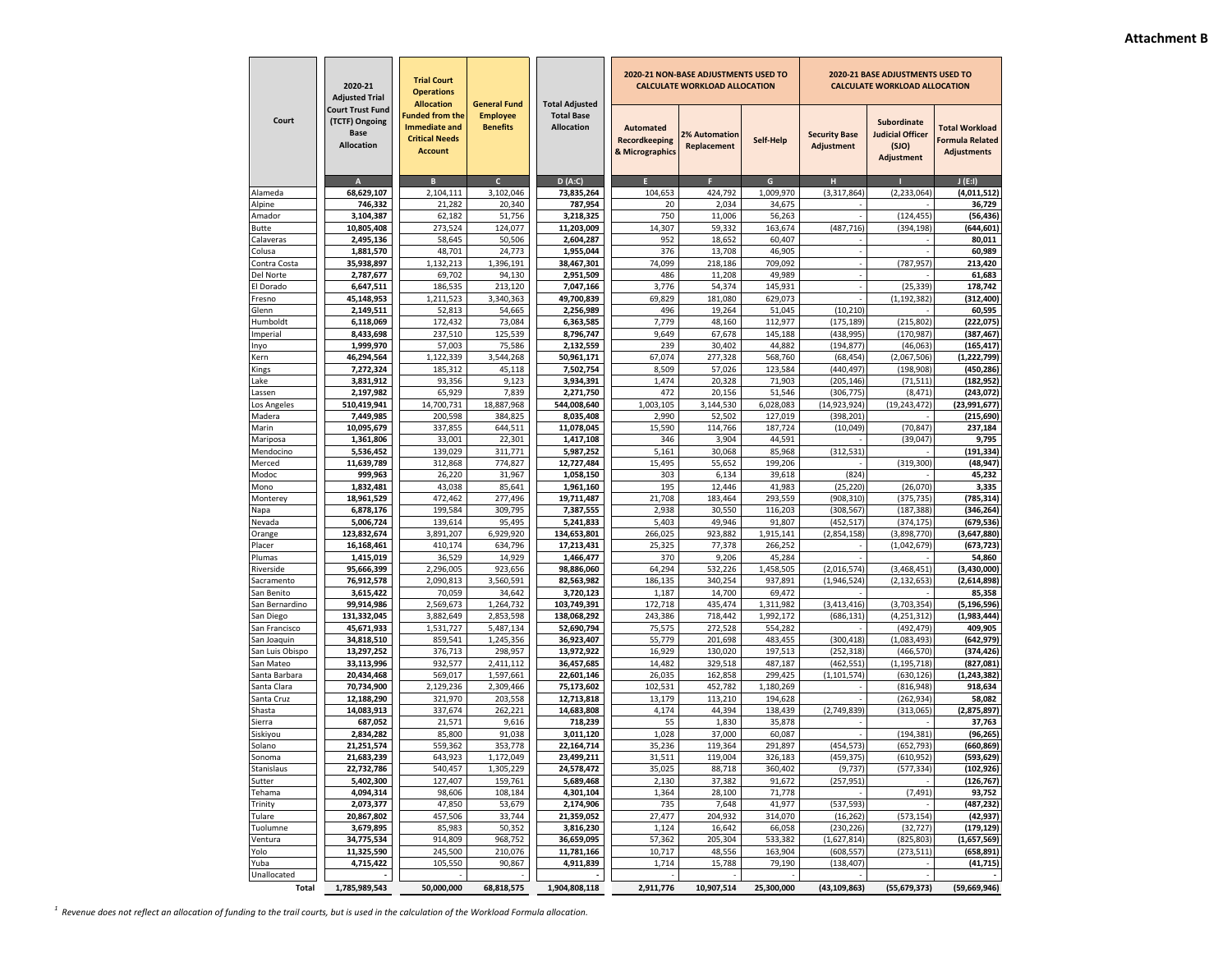| <b>Attachment B</b> |  |  |
|---------------------|--|--|
|---------------------|--|--|

|                              | <b>WORKLOAD ALLOCATION ADJUSTMENTS</b> |                                                |                        |                                                    |                            |                    |                       |                        |                                  |                                              |  |
|------------------------------|----------------------------------------|------------------------------------------------|------------------------|----------------------------------------------------|----------------------------|--------------------|-----------------------|------------------------|----------------------------------|----------------------------------------------|--|
|                              |                                        | <b>Fiscal Neutral</b><br><b>Fiscal Neutral</b> |                        | <b>Change in Revenue</b>                           | <b>Fiscal Neutral</b>      | <b>Current</b>     | <b>Revenue</b>        | Proposed               | <b>Proposed CPI</b>              |                                              |  |
|                              | 2021-22                                | <b>Cost Change</b>                             | <b>Offset</b>          | <b>Collected</b>                                   | <b>Cost Change</b>         | <b>Methodology</b> | <b>Collected</b>      | <b>Restoration</b>     |                                  | 2021-22<br><b>Workload</b>                   |  |
| Court                        | <b>Beginning</b>                       | <b>Reduction</b>                               | <b>SJO</b>             | <b>Automated</b>                                   | 2021-22<br>Non-Interpreter | <b>Criminal</b>    | <b>All Other</b>      |                        | 2021-22<br><b>Consumer Price</b> | <b>Allocation</b>                            |  |
|                              | <b>Workload</b>                        | for SJO                                        | <b>Adjustment</b>      | <b>Recordkeeping &amp;</b><br><b>Micrographics</b> | <b>Benefit Cost</b>        | Justice            | <b>Applicable</b>     | 2021-22 Funding        | <b>Index Funding of</b>          | (Prior to                                    |  |
|                              | <b>Allocation</b>                      | <b>Conversion</b>                              | (Change from           | (Change from                                       | Change                     | Realignment        | Revenue               | <b>Restoration</b>     | \$72.2m                          | <b>Implementing</b><br><b>Funding Floor)</b> |  |
|                              |                                        |                                                | <b>Prior Year)</b>     | <b>Prior Year)</b>                                 | <b>Funding</b>             |                    | Sources <sup>1</sup>  |                        | (3.7 Percent)                    |                                              |  |
|                              | $K(D+J)$                               | п                                              | M                      | $\mathbf N$                                        | $\overline{O}$             | P                  | $\mathbf Q$           | $\mathbb{R}$           | s                                | T(K:S)                                       |  |
| Alameda                      | 69,823,751                             |                                                | (33, 739)              | (11, 428)                                          | 527,836                    | 181,356            | 2,934,872             | 6,685,811              | 2,740,781                        | 82,849,240                                   |  |
| Alpine<br>Amador             | 824,683<br>3,161,889                   |                                                | (21, 841)              | 9<br>(33)                                          | 7,332                      | 5,541              | 23,365<br>302.438     | 238,163                | 29,600<br>125,601                | 884,989<br>3,811,759                         |  |
| <b>Butte</b>                 | 10,558,408                             |                                                | (14, 302)              | (3,012)                                            | 196,600                    | 88,227             | 468,592               | 983,800                | 407,515                          | 12.685.828                                   |  |
| Calaveras                    | 2.684.298                              |                                                |                        | (110)                                              | 68,833                     | 8,311              | 56,789                | 190,936                | 104,177                          | 3,113,233                                    |  |
| Colusa                       | 2,016,032                              | ÷,                                             |                        | (65)                                               | 7,823                      | 7,104              | 118,156               | 145,555                | 76,762                           | 2,371,368                                    |  |
| Contra Costa<br>Del Norte    | 38,680,721<br>3,013,192                | ÷,<br>÷,                                       | (56, 566)              | (9, 487)<br>(78)                                   | 136.560<br>35,963          | 99,735<br>17,475   | 5,795,657<br>94.905   | 4,284,342<br>212.178   | 1,617,204<br>114,231             | 50,548,165<br>3,487,866                      |  |
| El Dorado                    | 7,225,908                              | $\overline{a}$                                 | (108, 579)             | (507)                                              | 273,725                    | 42,409             | 481,070               | 729,777                | 276,749                          | 8,920,552                                    |  |
| Fresno                       | 49,388,439                             | $\overline{a}$                                 | (70,007)               | (10, 409)                                          | (1,018,189)                | 317,532            | 3,361,893             | 4,665,024              | 1,912,141                        | 58,546,424                                   |  |
| Glenn                        | 2,317,584                              |                                                |                        | (71)                                               | 47,625                     | 8,951              | 154,750               | 174,415                | 91,982                           | 2,795,236                                    |  |
| Humboldt                     | 6,141,510<br>8,409,280                 | $\blacksquare$                                 | 60,771<br>13,084       | (915)<br>(741)                                     | 95,807<br>93,425           | 33,245<br>21,950   | 744,630<br>834,606    | 591,009<br>781,315     | 253,201<br>339,258               | 7,919,257<br>10,492,177                      |  |
| Imperial<br>Inyo             | 1,967,141                              | ÷,                                             | 14,382                 | 66                                                 | 40,315                     | 6,180              | 97,523                | 141,161                | 77,016                           | 2,343,785                                    |  |
| Kern                         | 49,738,372                             |                                                | 27,960                 | (8,001)                                            | 258,779                    | 334,794            | 4,941,021             | 5,461,188              | 2,051,783                        | 62,805,897                                   |  |
| Kings                        | 7,052,468                              |                                                | (30, 684)              | (764)                                              | 69,237                     | 64,146             | 1,318,216             | 816,738                | 310,068                          | 9,599,425                                    |  |
| Lake                         | 3,751,439                              |                                                | (650)                  | (228)                                              | 36,464                     | 13,213             | 37,269                | 308,102                | 141,055                          | 4,286,664                                    |  |
| Lassen<br>Los Angeles        | 2,028,678<br>520,016,963               | (43, 825)                                      | 8,471<br>(869, 182)    | (22)<br>(59, 362)                                  | 4,132<br>13,253,699        | 5,967<br>3,169,356 | 275,112<br>15,289,402 | 145,343<br>43,390,940  | 85,747<br>19,865,278             | 2,553,427<br>614,013,270                     |  |
| Madera                       | 7,819,718                              |                                                |                        | 44                                                 | 125,153                    | 40,064             | 539,505               | 678,181                | 310,485                          | 9,513,151                                    |  |
| Marin                        | 11,315,229                             |                                                | 3,585                  | (2,784)                                            | 94,481                     | 23,229             | 978,433               | 1,104,974              | 468,848                          | 13,985,995                                   |  |
| Mariposa                     | 1,426,902                              |                                                | (1, 856)               | (79)                                               | 2,782                      | 3,836              | 45,109                | 106,723                | 56,283                           | 1,639,702                                    |  |
| Mendocino                    | 5,795,918                              |                                                |                        | (448)<br>(793)                                     | 198,956                    | 43,687             | 233,057               | 564,531                | 226,975                          | 7,062,676                                    |  |
| Merced<br>Modoc              | 12,678,537<br>1,103,382                |                                                | (64, 112)              | (55)                                               | 174,310<br>16,680          | 77,785<br>2,557    | 606,459<br>36,800     | 1,148,453<br>76,380    | 486,354<br>40,562                | 15,106,993<br>1,276,307                      |  |
| Mono                         | 1,964,495                              |                                                | 686                    | (8)                                                | 21,833                     |                    | 152,601               | 121,193                | 77,564                           | 2,338,363                                    |  |
| Monterey                     | 18,926,173                             | ÷,                                             | (9, 337)               | (2, 172)                                           | 413,524                    | 44,540             | 1,140,343             | 1,751,272              | 746,974                          | 23,011,315                                   |  |
| Napa                         | 7,041,291                              |                                                | (33, 162)              | (431)                                              | 101,005                    | 15,131             | 697,603               | 678,525                | 286,500                          | 8,786,462                                    |  |
| Nevada<br>Orange             | 4,562,296<br>131,005,921               |                                                | (11,099)<br>(221, 190) | (839)<br>(38, 557)                                 | 124,535<br>2,603,277       | 1,492<br>447,103   | 250,503<br>9,332,497  | 419,792<br>12,618,298  | 175,646<br>5,284,984             | 5,522,326<br>161,032,332                     |  |
| Placer                       | 16,539,708                             | $\overline{\phantom{a}}$                       | (31, 614)              | (2, 134)                                           | 496,013                    | 48,376             | 1,239,243             | 1,451,920              | 664,719                          | 20,406,232                                   |  |
| Plumas                       | 1,521,338                              |                                                |                        | (68)                                               | 51,045                     | 6,819              | 16,520                | 109,565                | 57,782                           | 1,763,001                                    |  |
| Riverside                    | 95,456,060                             | ÷,                                             | (144, 378)             | (8, 592)                                           | 2,448,841                  | 927,024            | 11,587,123            | 10,551,328             | 4,031,449                        | 124,848,855                                  |  |
| Sacramento<br>San Benito     | 79,949,084                             | $\sim$                                         | (58, 264)<br>(47, 767) | (71, 476)<br>(84)                                  | 817,800                    | 232,502<br>14,065  | 1,440,985             | 6,639,307              | 3,039,614<br>140,426             | 91,989,552<br>4,348,142                      |  |
| San Bernardino               | 3,805,481<br>98,552,794                |                                                | (121, 953)             | (22, 144)                                          | 8,954<br>1,805,540         | 1,024,628          | 160,794<br>2,429,234  | 266,273<br>8,337,791   | 3,817,215                        | 115,823,106                                  |  |
| San Diego                    | 136,084,848                            | ÷,                                             | (173, 535)             | (33, 828)                                          | 1,872,129                  | 243,584            | 9,131,774             | 13,475,333             | 5,388,217                        | 165,988,522                                  |  |
| San Francisco                | 53,100,700                             |                                                | (15, 957)              | (12, 441)                                          | 249,859                    | 82,047             | 3,616,699             | 4,644,515              | 2,066,636                        | 63,732,058                                   |  |
| San Joaquin                  | 36,280,428                             | $\sim$                                         | (109, 053)             | (6, 262)                                           | 630,921                    | 78,850             | 435,074               | 2,993,226              | 1,370,361                        | 41,673,545                                   |  |
| San Luis Obispo<br>San Mateo | 13,598,496<br>35,630,604               |                                                | (11,098)<br>(48, 867)  | (1, 268)<br>(1, 533)                               | 223,398<br>304,691         | 78,211<br>41,343   | 687,484<br>1,710,882  | 1,323,933<br>3,467,858 | 548,477<br>1,377,392             | 16,447,633<br>42,482,371                     |  |
| Santa Barbara                | 21,357,764                             |                                                | (1,766)                | (1,827)                                            | 428,487                    | 30,688             | 1,593,971             | 2,016,123              | 852,937                          | 26,276,376                                   |  |
| Santa Clara                  | 76,092,236                             |                                                | (156, 696)             | (7, 154)                                           | 88,398                     | 145,553            |                       | 6,790,995              | 2,826,584                        | 85,779,917                                   |  |
| Santa Cruz                   | 12,771,901                             |                                                | 6,926                  | (1, 410)                                           | 205,033                    | 29,196             | 738,840               | 1,185,108              | 491,666                          | 15,427,260                                   |  |
| Shasta                       | 11,807,911                             |                                                | 64,789                 | (573)<br>(27)                                      | 303,718<br>45,290          | 88,653<br>284      | 275,220<br>5,593      | 1,079,724              | 448,069<br>29,600                | 14,067,513<br>836.741                        |  |
| Sierra<br>Siskiyou           | 756,002<br>2,914,855                   |                                                | (18, 540)              | (285)                                              | 91,465                     | 11,508             | 87,278                | 243,258                | 111.369                          | 3,440,908                                    |  |
| Solano                       | 21,503,845                             |                                                | (34, 121)              | (4, 300)                                           | 507,109                    | 149,602            | 2,312,758             | 2,087,235              | 882,304                          | 27,404,433                                   |  |
| Sonoma                       | 22,905,581                             |                                                | (19, 328)              | (3, 136)                                           | 521,975                    | 82,047             | 216,737               | 2,370,189              | 897,244                          | 26,971,310                                   |  |
| Stanislaus                   | 24,475,546                             |                                                | (28, 635)              | (1, 751)                                           | 331,264                    | 119,767            | 541,211               | 2,026,477              | 927,763                          | 28,391,642                                   |  |
| Sutter<br>Tehama             | 5,562,701<br>4,394,856                 |                                                | 4,872                  | (293)<br>(126)                                     | 84,326<br>146,879          | 16,836<br>26,639   | 359,185<br>256,485    | 490,944<br>447,518     | 224,765<br>169,890               | 6,738,465<br>5,447,013                       |  |
| Trinity                      | 1,687,674                              |                                                |                        | (81)                                               | 37,673                     | 3,978              | 6,269                 | 118,716                | 62,608                           | 1,916,837                                    |  |
| Tulare                       | 21,316,116                             |                                                | (20, 912)              | (3, 178)                                           | 88,654                     | 82,473             | 1,465,897             | 1,868,438              | 855,410                          | 25,652,899                                   |  |
| Tuolumne                     | 3,637,100                              |                                                | (3, 380)               | (152)                                              | 98,406                     | 11,508             | 204,950               | 358,244                | 140,455                          | 4,447,131                                    |  |
| Ventura<br>Yolo              | 35,001,525<br>11,122,275               | ×                                              | 4,694<br>(13, 827)     | (8,009)<br>(1, 353)                                | 23,204<br>111,427          | 459,037<br>24,721  | 1,021,068<br>254,544  | 2,958,113<br>926,704   | 1,354,286<br>424,265             | 40,813,917<br>12,848,756                     |  |
| Yuba                         | 4,870,125                              |                                                |                        | (117)                                              | 134,553                    | 38,147             | 277,552               | 388,043                | 190,174                          | 5,898,477                                    |  |
| Unallocated                  |                                        |                                                |                        |                                                    |                            |                    |                       |                        |                                  |                                              |  |
| Total                        | 1,845,138,172                          | (43, 825)                                      | (2, 395, 774)          | (344, 884)                                         | 30,169,555                 | 9,223,000          | 93,416,548            | 167,831,000            | 72,173,000                       | 2,215,166,791                                |  |

*1 Revenue does not reflect an allocation of funding to the trail courts, but is used in the calculation of the Workload Formula allocation.*